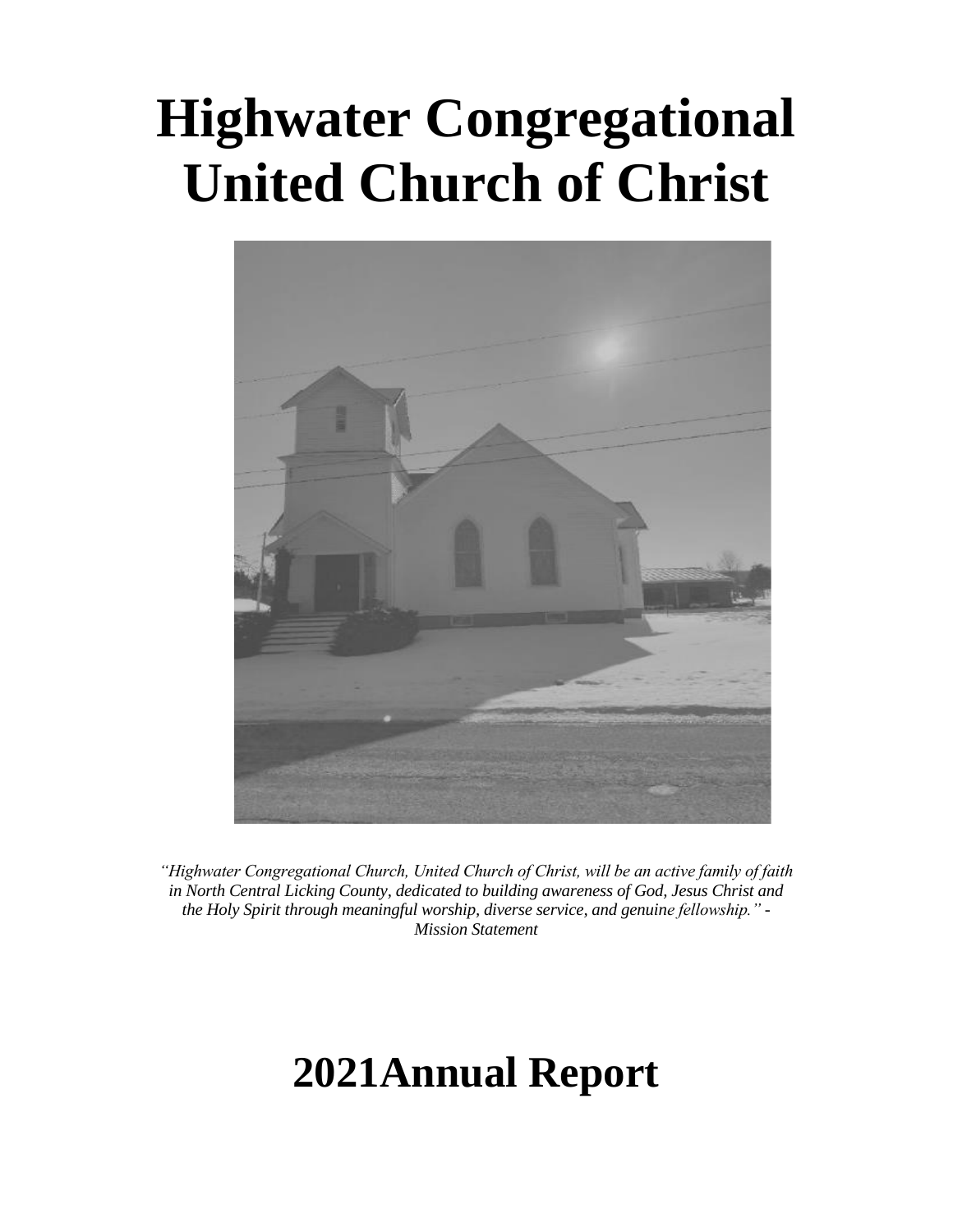## *Table of Contents*

#### *2021 Leadership*

**Minister:** Pastor Scott Schieber **Church Administrator**: Debbie Smetts **Church Custodian**: Peggy Green **Moderator**: Jackie Parill **Care Ministry**: Mary Jo Layman **Christian Education Ministry**: Abby Shipley **Fellowship Ministry**: Tracy Storts **Membership and Outreach Ministry:** Amy Gartner **Missions Ministry:** Mike Laughlin and Mark McKimmins **Music and Worship Ministry**: Janine Shipley **Stewardship and Finance Ministry**: Kathy Preston **Treasurer:** Jack Schmidt **Trustees**: Peggy Green, Phyllis Buxton, Andy Kalas, Bob Tucker, Jeff Preston **W.I.S.H.**: Becky Campbell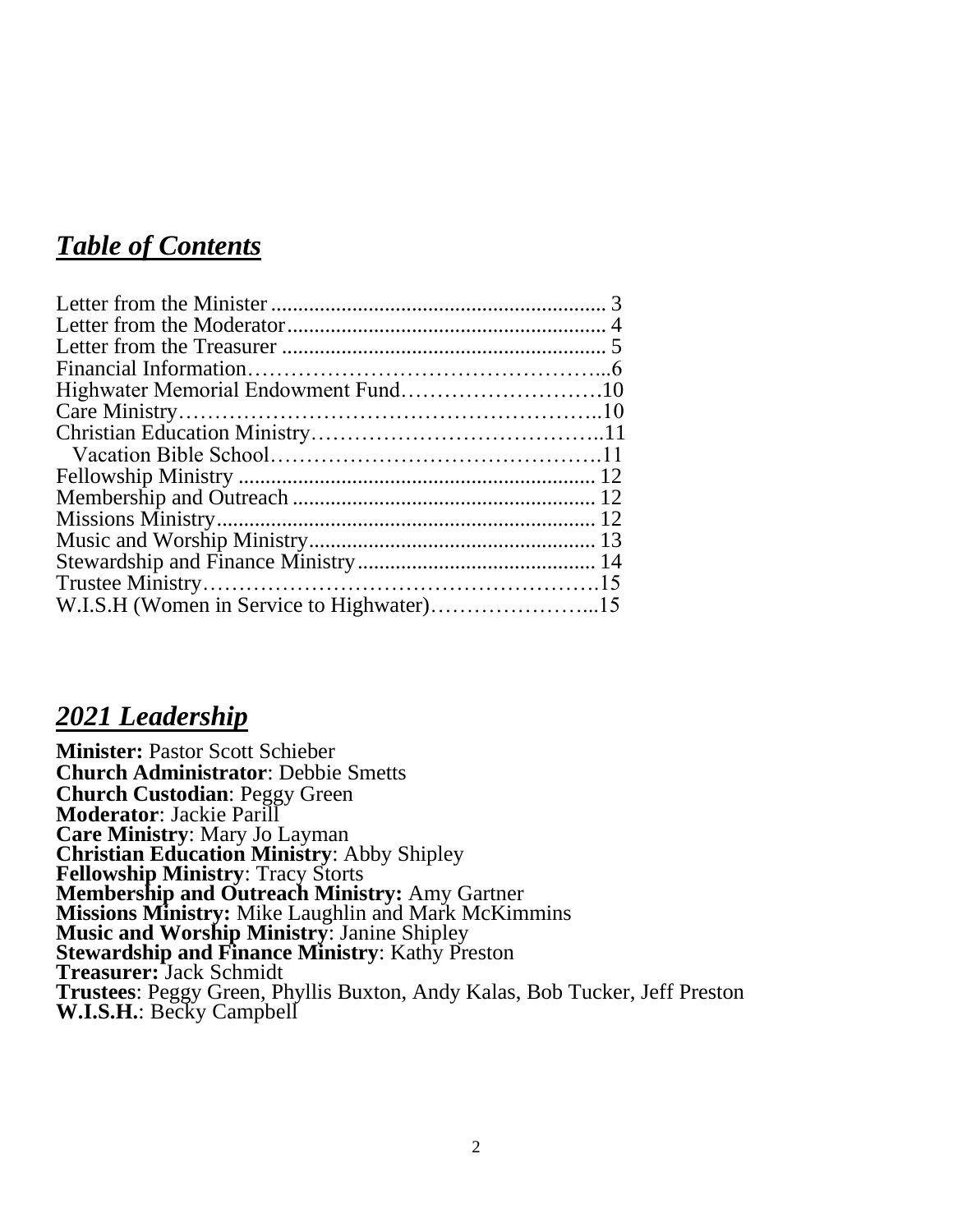## *Letter from Rev. Scott Schieber*

"**"I'm leaving you well and whole. That's my parting gift to you. Peace. I don't leave you the way you're used to being left—feeling abandoned, bereft." -John 14:26,** *The Message*

The writing of this report coincides with my final days as pastor at Highwater Church. It has been my absolute joy and honor to serve this church for the past 10.5 years.

2021 continued our struggle as a church and society with the COVID-19 pandemic. Our church and its leadership continued to struggle to find some semblance of normal.

We began the year by committing to worshipping in-person in the Legg Center. We also began the painstaking process of upgrading all our audio/visuals so we could commit to livestreaming in higher quality. By summer, we had returned to worship in-person in the sanctuary. Our normal modes of worship, especially the offering, singing, and receiving communion, have not fully been restored. We continue, though, to be abundantly blessed by five talented pianists/organist and by the praise music of Mary Miller and Susie Hatch. Their gifts bring our worship to life!

Other areas of the church struggled to find its footing amidst the pandemic. While VBS was a hit in June, high COVID numbers during the school year hampered our Sunday School program. We were able to hold confirmation class and added five new members to the church in February 2022. Fellowship and Membership and Outreach were made very difficult by the pandemic. Missions pushed onward with providing meals on Sunday evenings at the Salvation Army and I once again led the summer lunch program in Utica. Answering the call to Feed the Sheep continues to guide our mission work. The Care ministry outdoes itself every year with outreach to members of the congregation in need and is so appreciated.

Whether representing active ministries during COVID or not, our council continued to work together to unsort our options during the pandemic. Once again, we went through the painful process of planning and then cancelling many activities enjoyed by the church and essential to our ministries. I thank all the members of council who freely give of their time and share a commitment not only to the church, but to the Gospel.

Lastly, I'll thank our church administrators—Debbie Smetts, who retired in August after a wonderful career at Highwater, and Eydie Keim, who was hired to take on some administrative duties in November. Jackie Parrill is a wonderful moderator and seeks the best from the church on behalf of the congregation. Jack Schmidt and Kathy Preston again led us, in spite of the challenges posed by COVID, to a year in where giving outpaced spending. Our financial strength continues to grow thanks to responsible stewardship and the overwhelming generosity of our congregation.

It has been a pleasure to journey with you toward the kingdom of heaven over the past decade. They have been among the happiest times of my life! While we have faced many challenges over the past years, the strength of our relationships with God and one another have seen us through and will continue to do so in the future. I pray for nothing but peace, faith, and growth for my beloved Highwater Church!

Peace,

*Pastor Scott*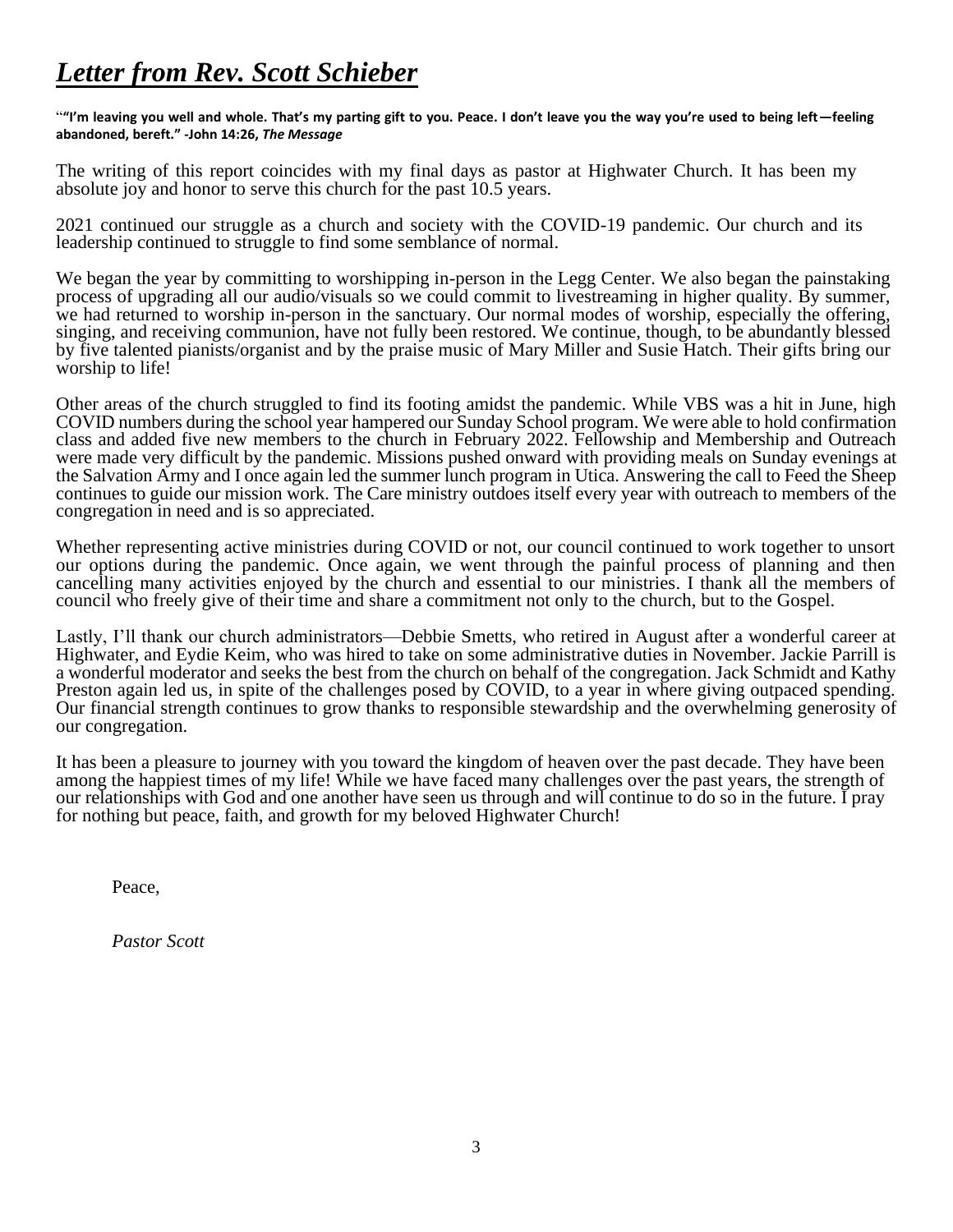## *Letter from the Moderator*

The last two years have been difficult for our country, state, local communities, families, individuals, and Highwater, I want to share my deep sense of gratitude for all that you do for this church, and my pride in how the Council and congregation rallied together this past year to carry out our mission. 2021 had a different twist to it as our attention was mainly focused on keeping everyone safe--physically, emotionally, and mentally. Our congregation has done an excellent job of keeping our church going despite the challenges, and I thank you for that – particularly Pastor Scott, the Council, the trustees, the ministry chairs, and the musicians who continued to come in throughout this period. It hasn't been easy. During the year, the Council continued to meet monthly to conduct church business. The Pastoral Relations Committee meet several times to fulfill their role of support to Pastor Scott, develop sabbatical guidelines, and to initiate a fundraising campaign. Also, a special committee was established to begin the review and revision of the church's bylaws and constitution. Each of the ministry chairs has provided a report here outlining their ongoing efforts during this difficult period, so I won't restate their work here. I am hopeful that you will read their reports and enjoy a sense of accomplishment for all that we've been able to do together.

It was important that we returned to the church as circumstances allowed. Community worship feeds us with the energy of other believers. Worship is contagious and the benefits flow into the community at large. We are better together. According to Acts 2:42-47, the worship gathering is a primary way God inspires and excites spiritual growth in us. Our soul wilts and grays, when we stay away from the worship gathering. We experience more profound and genuine fellowship when we come to the worship gathering. Praising God with others gives us color, life, and strength. Zoom, Facebook and YouTube are great tools and they've helped us get through this time and stay connected; but there's no substitute for worshiping and working together in person. 2021 marked the start of the transition back to physically being together again. In March, the Council began taking our first significant step toward returning to our new normal way of working, worshiping, and serving, as we returned to in-person meetings. We proceeded with great caution to ensure that our return was as safe and successful as possible for all of us. We reopened the sanctuary for services in May and have continued to live-stream the 10:30 am service to provide viewing opportunities for those who wish to remain at a distance. So, 2021 was a step toward balance. We will continue to work our way back to normal over time, carefully, as conditions evolve. Although we have not yet resumed many of our regular fellowship activities like the Hog Roast and the Chili Cook Off, it has been good to see more faces in the halls of Highwater again and at meeting tables (safely distanced), and to feel our energy filling our church again. We have not yet returned to "normal," but we are progressing.

This past year will also be remembered for a number of staffing and leadership transitions we experienced. In September, Debbie retired from the church after 13 years as the Church's administrative assistant. Thank you, Debbie. She provided wonderful service to our church, and her farewell service she conducted on September 19<sup>th</sup> was a delightful testament of her love and dedication to Highwater. Another special thank you goes to Jack Schmidt, as Treasurer. Throughout the years, he has kept us informed of our current financial situation, served on committees, and has been an important part of our leadership team. The end of 2021 marked the end of Jack's ten-year tenure as Treasurer. His service to Highwater has been remarkable, and we extend our sincere appreciation for all his work on the church's behalf. In addition, Jack has served and continues to serve as a mentor to me and for that I am extremely thankful.

In December, Pastor Scott informed the congregation of his intention to leave Highwater. His ten years among us have been very significant in our congregation, and we sincerely thank him for his dedication to Highwater. I'm guessing that the past two years have been challenging for any leader of any organization. I cannot imagine all the challenges and decisions that Scott skillfully navigated to lead our congregation into a new world of worship, prayer, and religious practices. Facing change head-on, even when absolutely necessary, is never easy. People rebel; they want what is comfortable. Things can get messy. It is really hard to lead people into the future when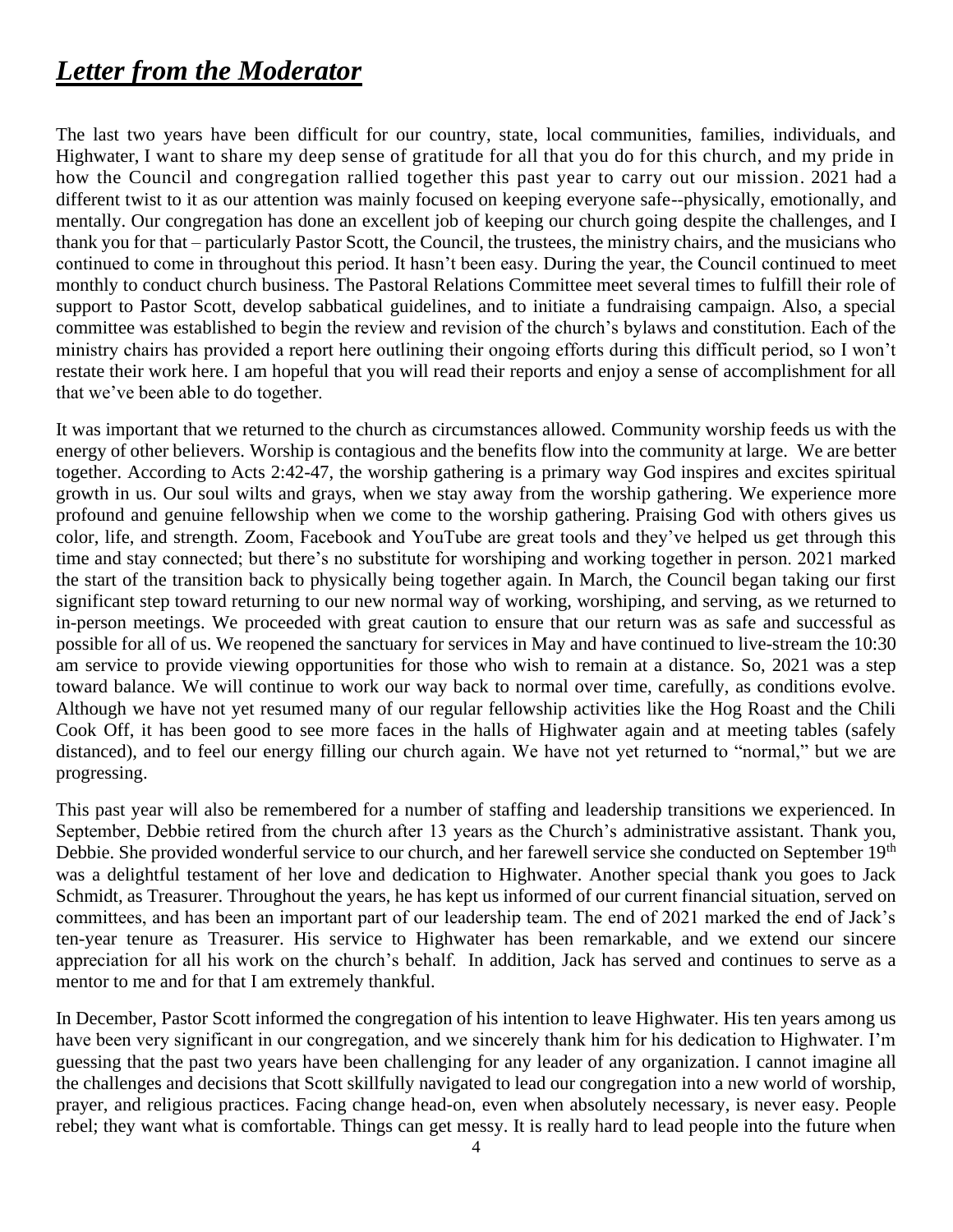the people all want to go back. But through it all, Pastor Scott remained resilient in maintaining our core purpose and integrity in the face of these dramatic circumstances. Thank you, Pastor Scott, for your commitment and commendable service to Highwater these past ten years.

It has been an honor to serve Highwater UCC as its Church Moderator during this challenging and unusual year, and I thank you for the opportunity to be part of the Church Council team so that I could witness what I already knew—Highwater has always been filled with dedicated and extraordinary people. Our wonderful, little church continues to show great promise and the path forward shows glimmers of light and opportunity. Bright spots continue to appear on the horizon. Plans for being together more fully for fellowship and worship are developing. In moving ahead as leaders in this time of rebuilding and continued uncertainty, it is important to have solid relationships for support. As Council, we realize we don't have the perfect answers. We're not experts. We need partners, mentors, and friends in this process. Fortunately, those partners, mentors, and friends are our congregation. I look forward to working with you all in 2022.

Jackie Parill

## *Letter from the Treasurer*

*"Jesus said, "Take this and share it among yourselves."* Luke 22:17

On February 24, 2021 an audit of the 2020 treasurer's and stewardship records was done by Susan Steele, Patricia Hoar and Jennifer Snyder: "*Upon examination all records were found to be in good order. No discrepancies were found".* Again in 2021 each month Highwater's financial records (kept on HW's laptop computer using Quicken) were reconciled/matched (to the penny) with Park National Bank's monthly statement of our checking account, this matching is my personal reassurance that all our financials are correct.

At year's end your weekly contributions to the General Fund totaled \$133,845.26 which was 12.75% BELOW the 2021 Stewardship Goal of \$153,400. Overall spending of \$133,141 was \$20,849 (13.5%) below budget, mostly due to lower energy bills, staffing changes and that many ministries did not have the opportunity to spend due to Covid-19.

At the November 14, 2021 Highwater Congregational Meetings we approved the 2022 Budget as detailed below.

**In summary:** Our church is in "okay" shape financially with a \$17,920 General Fund Balance (up \$100 over 2020) and just over \$436,200 in restricted funds. Restricted funds relate to giving to designated projects such as: The Building Fund, The Memorial Endowment Fund, our six discretionary funds and others. We can all take pride in Highwater's solid fiscal standing. . QUESTIONS? Respectfully, *Jack Schmidt*

*After 10+ years as your Church Treasurer, I am "retiring" and intrusting our fiancés to Pat Hoar who will do a super job for Highwater. Blessed to be of service.* 

*Jack Schmidt* 

*Since many banks now offer "online bill payment", please consider using this handy service to support Highwater and make the Stewardship Ministry's task much easier.* 

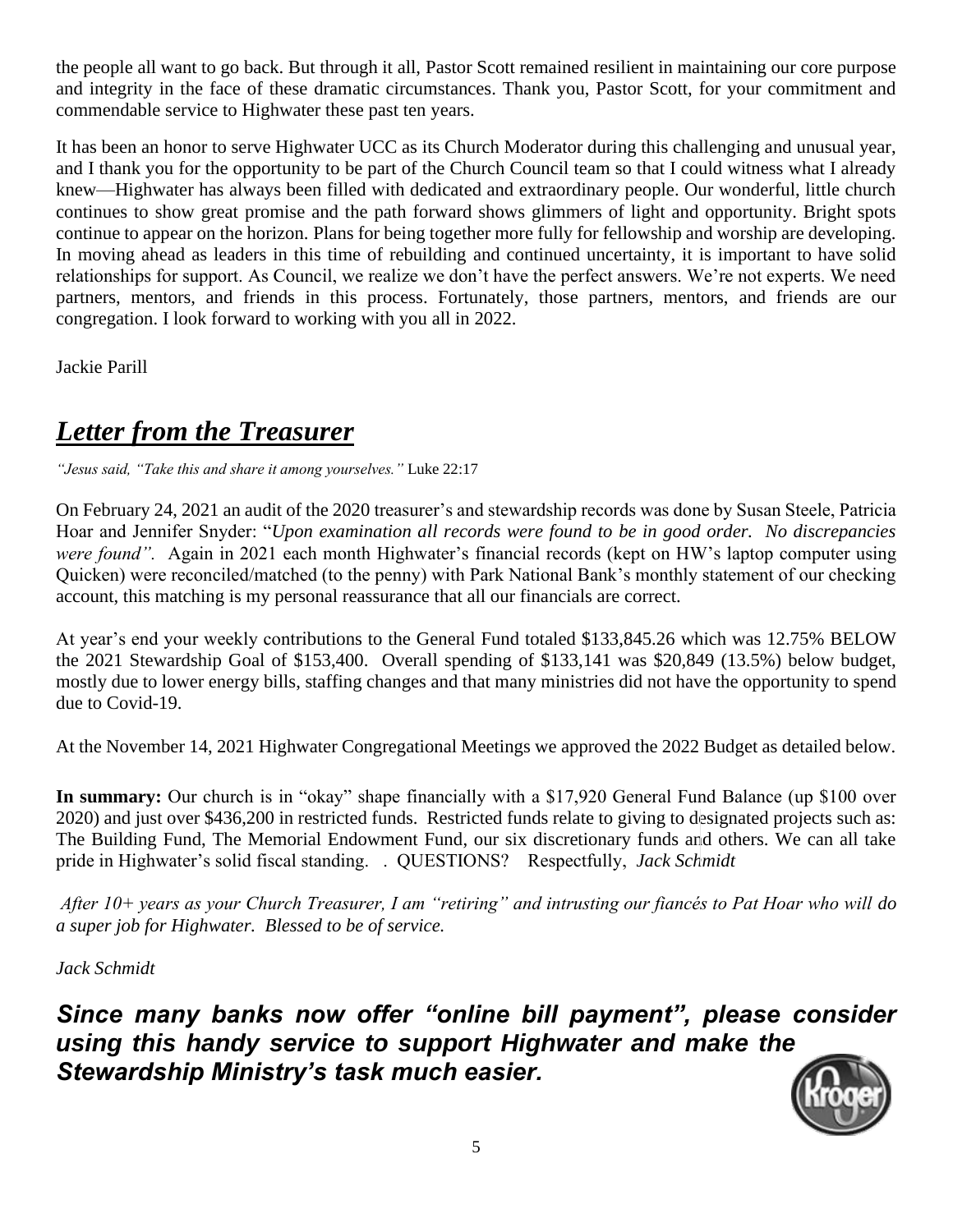| Acct# | <b>Account Description</b>          | <b>Year End</b><br>2019 | <b>Year End</b><br>2020 | <b>Year End</b><br>2021 |
|-------|-------------------------------------|-------------------------|-------------------------|-------------------------|
|       |                                     |                         |                         |                         |
| 101   | <b>General Fund-Surplus</b>         | \$17,800                | \$17,820                | \$17,920                |
| 105   | Building Fund, PNB Ck. Acct.        | \$14,099                | \$9,417                 | \$11,290                |
| 104   | <b>Total of Building Funds</b>      | \$16,880                | \$9,417                 | \$11,290                |
| 115   | Memorial Endow, Ck. Acct            | \$58,187                | \$967                   | \$1,377                 |
| 116   | MEF, VG Star Fund                   | \$66,556                | \$111,007               | \$121,723               |
| 117   | <b>MEF VG Total Stock Index</b>     | \$82,361                | \$126,388               | \$158,885               |
| 118   | MEF VG Target Ret 45 & 65           | \$0                     | \$52,245                | \$108,838               |
| 118   | MEF VG Fed MM                       | \$0                     | \$1,001                 | \$1                     |
| 114   | <b>Total of Memorial Endow.</b>     | \$207,104               | \$291,608               | \$390,823               |
| 120   | Legg Rental Income                  | \$115                   | \$0                     | \$400                   |
| 125   | <b>Utica Food Pantry Support</b>    | \$476                   | $-$75$                  | \$0                     |
| 133   | Misc. PNB Ck. Acct. Interest        | \$18                    | \$6                     | \$0                     |
| 141   | <b>Pastoral Discretionary</b>       | \$896                   | \$732                   | \$1,753                 |
| 142   | <b>Council Discretionary</b>        | \$4,464                 | \$11,615                | \$8,134                 |
| 143   | <b>Missions Discretionary</b>       | \$2,344                 | \$1,949                 | \$1,759                 |
| 144   | <b>Youth Discretionary</b>          | \$3,412                 | \$3,286                 | \$3,286                 |
| 147   | <b>Heritage Discretionary</b>       | \$0                     | \$7,534                 | \$7,808                 |
| 148   | <b>VG Value Seminary Discretion</b> | \$4,142                 | \$4,237                 | \$5,560                 |
| 150   | <b>UCC Mission Support Fund</b>     | \$1,001                 | \$300                   | \$301                   |
| 160   | <b>Hog Roast</b>                    | \$0                     | \$0                     | \$0                     |
| 165   | Kroger Rebates                      | \$231                   | \$0                     | \$0                     |
| 172   | Special Projects, Maintenance       | \$3,386                 | \$3,782                 | \$1,638                 |
| 173   | Spec. Projects, Salvation Army      | \$0                     | \$0                     | \$1,368                 |
| 174   | Spec. Projects, Food Pantry Net     | \$0                     | \$0                     | \$250                   |
| 179   | Spec. Projects, Sabbat/Youth Ld     |                         |                         | \$4,000                 |
| 181   | <b>Finn Fest</b>                    | \$233                   | \$0                     | \$25                    |
| 190   | <b>Family Memorials</b>             | \$11,966                | \$2,737                 | \$1,507                 |
|       | Total All HW Funds, 12-31-20:       | \$274,352               | \$354,948               | \$457,822               |

#### **2021 Year End Financial Report as of 12-31-21 YEAR END FUND BALANCES**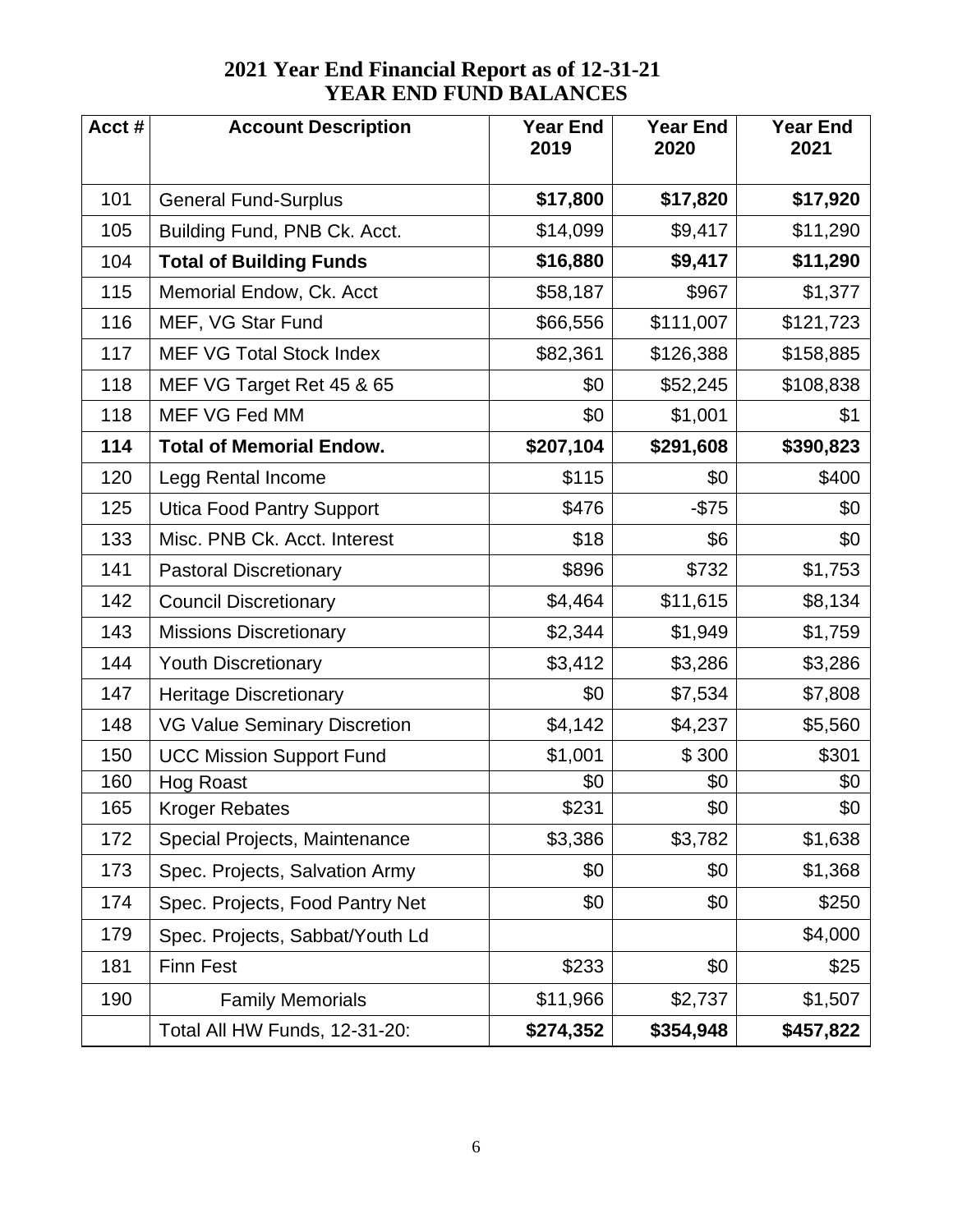#### **Year End Financial Report as of 12-31-21 DETAILS OF INCOME RECEIVED**

| Acct # | <b>Account Description</b>           | <b>Income</b> |
|--------|--------------------------------------|---------------|
| 101    | <b>General Fund-Giving</b>           | \$133,845.26  |
| 105    | <b>Building Fund</b>                 | \$2,271.93    |
| 115    | <b>Memorial Endowment</b>            | \$50,410.00   |
| 120    | Legg Rentals                         | \$2,135.15    |
| 125    | <b>Support for Utica Food Pantry</b> | $-$75.00$     |
| 131    | Misc. Petty Cash (interest income)   | 7.50          |
| 135    | Misc. Inc.                           | \$0.00        |
| 141    | <b>Pastoral Discretionary</b>        | \$2,276.50    |
| 142    | <b>Council Discretionary</b>         | \$5.008.47    |
| 143    | <b>Missions Discretionary</b>        | \$60.00       |
| 147    | Heritage Discretionary               | \$5,340.00    |
| 151    | UCC One Great Hour of Sharing        | \$0.00        |
| 152    | UCC Strengthen the Church            | \$0.00        |
| 153    | <b>UCC Neighbors in Need</b>         | \$0.00        |
| 154    | <b>UCC Christmas Fund</b>            | \$301.00      |
| 160    | <b>Hog Roast</b>                     | \$0.00        |
| 165    | <b>Kroger Rebates</b>                | \$516.93      |
| 172    | Special Project Maint.               | \$1,000.00    |
| 173    | Special Project Salvation Army Meals | \$4,000.00    |
| 174    | Special Project Food Pantry Network  | \$2,275.00    |
| 177    | Special Project Cleaning Kits        | \$1,962.84    |
| 179    | Special Pro. Sabbatical/Youth Leader | \$6,475.00    |
| 181    | <b>Special Event Finn Fest</b>       | \$25.00       |
| 182    | <b>Special Event Food Pack</b>       | \$0.00        |
| 190    | <b>Family Memorials</b>              | \$830.00      |
| Total* | As shown on Treasurer's Books        | \$218,148.65  |

\*This number is \$12,085.97 more than shown received by Stewardship Report dated 1231-20. This is due to checking account interest and inner fund transfer

Actual income for 2020 as reported by Stewardship**: \$206,062.68.** *Detailed explanation available on request.*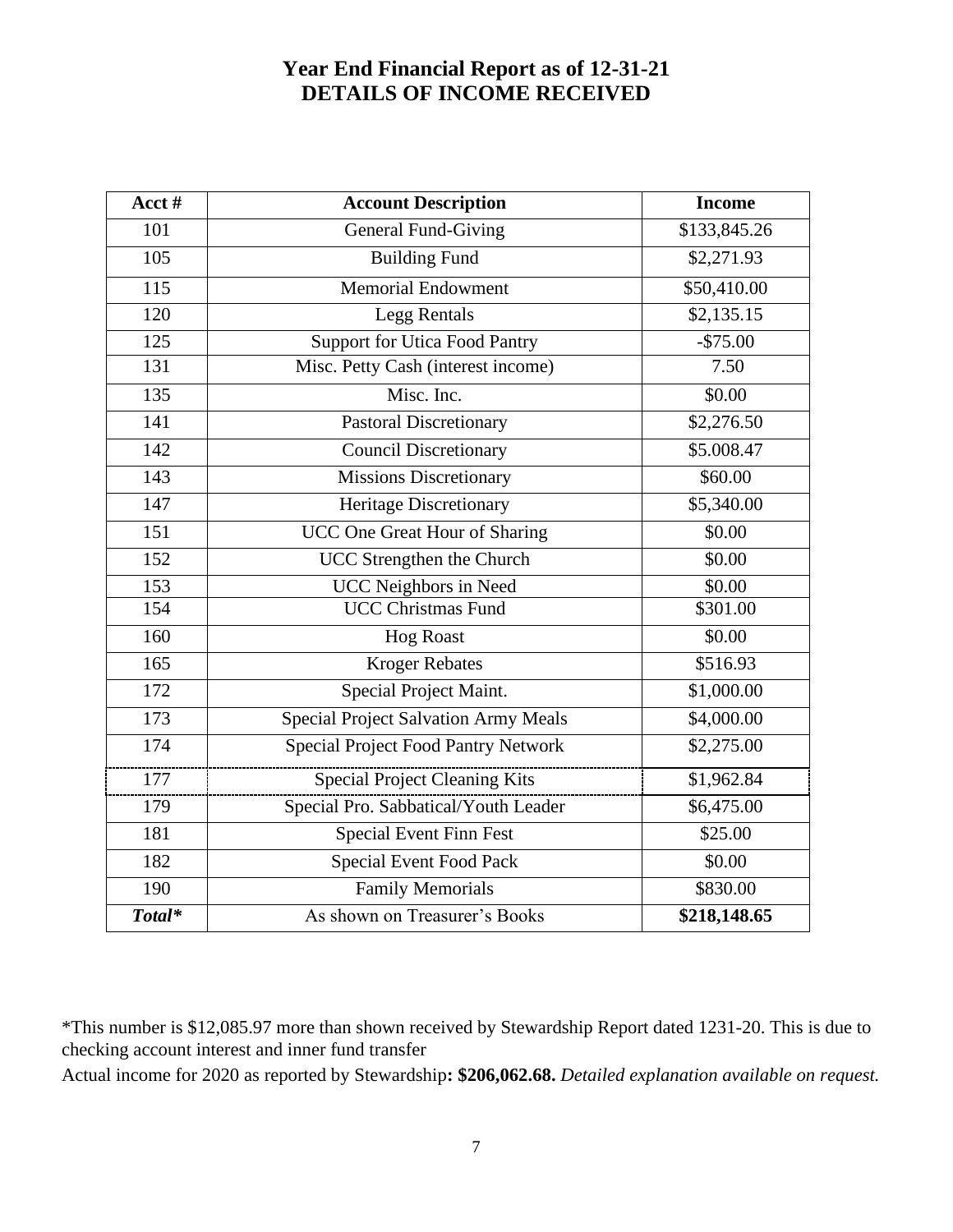## **2021 Budget Report and 2022 Budget**

| Acct.<br>$\#$ | <b>Description</b>                         | 2021<br>\$ Budget | 2021<br><b>Spent</b> | 2022<br><b>Budget</b> |
|---------------|--------------------------------------------|-------------------|----------------------|-----------------------|
| 1100          | Pastor                                     | \$69,850          | \$69,944             | \$69,850              |
| 1200          | <b>Administrative Assistant</b>            | \$15,000          | \$10,530             | \$3,900               |
| 1300          | Custodian                                  | \$12,200          | \$12,294             | \$12,200              |
| 1500          | Associate Pastor/Musicians                 | \$0               | \$0                  | \$9,1000              |
| 1600          | Misc. Staff                                | \$3,500           | \$470                | \$0                   |
| 1000          | <b>Total Staff Expenses:</b>               | \$100,550         | \$93,239             | \$95,050              |
|               |                                            |                   |                      |                       |
| 2110          | Insurance Property and liability           | \$5,500           | \$6,970              | \$8,000               |
| 2120          | <b>Property Taxes</b>                      | \$1,100           | \$1,074              | \$1,100               |
| 2130          | <b>Building Maintenance</b>                | \$7,500           | \$4,687              | \$7,000               |
| 2140          | Grounds Maintenance (lawn & snow)          | \$3,000           | \$1,900              | \$3,000               |
| 2150          | <b>Maintenance Supplies</b>                | \$500             | \$36                 | \$500                 |
| 2100          | <b>Total: Physical Plant Expenses</b>      | \$17,600          | \$14,667             | \$19,600              |
|               |                                            |                   |                      |                       |
| 2210          | <b>Electric Power</b>                      | \$7,000           | \$4,121              | \$5,000               |
| 2220          | Propane Gas                                | \$9,000           | \$4,249              | \$8,350               |
| 2230          | Waste Hauling, free service<br>Shackelford | \$0               | 0                    | 0                     |
| 2240          | Telephone & High-Speed Internet            | \$1,500           | \$1,935              | \$2,200               |
| 2200          | <b>Total Utilities &amp; Services:</b>     | \$17,500          | \$10,305             | \$15,550              |
|               |                                            |                   |                      |                       |
| 2302          | <b>Office Supplies</b>                     | \$2,000           | \$1,757              | \$1,500               |
| 2304          | <b>Copier Lease &amp; Supplies</b>         | \$1,750           | \$1,801              | \$1,750               |
| 2310          | Sr. Pastor Expenses                        | \$3,000           | \$3,000              | \$3,000               |
| 2315          | Assoc. Pastor Expenses                     | \$0               | \$0                  | \$0                   |
| 2350          | UCC Assoc. (COSEA)                         | \$2,400           | \$1,800              | \$1,200               |
| 2300          | <b>Total Office &amp; Admin Supplies</b>   | \$9,150           | \$8,358              | \$7,450               |
|               |                                            |                   |                      |                       |
| 3100          | <b>Care Ministry</b>                       | \$200             | \$73                 | \$150                 |
|               |                                            |                   |                      |                       |
| 3225          | <b>Christian Ed Materials</b>              | \$1,500           | \$1,424              | \$1,300               |
| 3230          | Summer Church Camp                         | \$0               | 0                    | 0                     |
| 3240          | <b>Youth Activities</b>                    | \$500             | \$59                 | \$100                 |
| 3200          | <b>Total: Christian Education Ministry</b> | \$2,000           | \$1,483              | \$1,400               |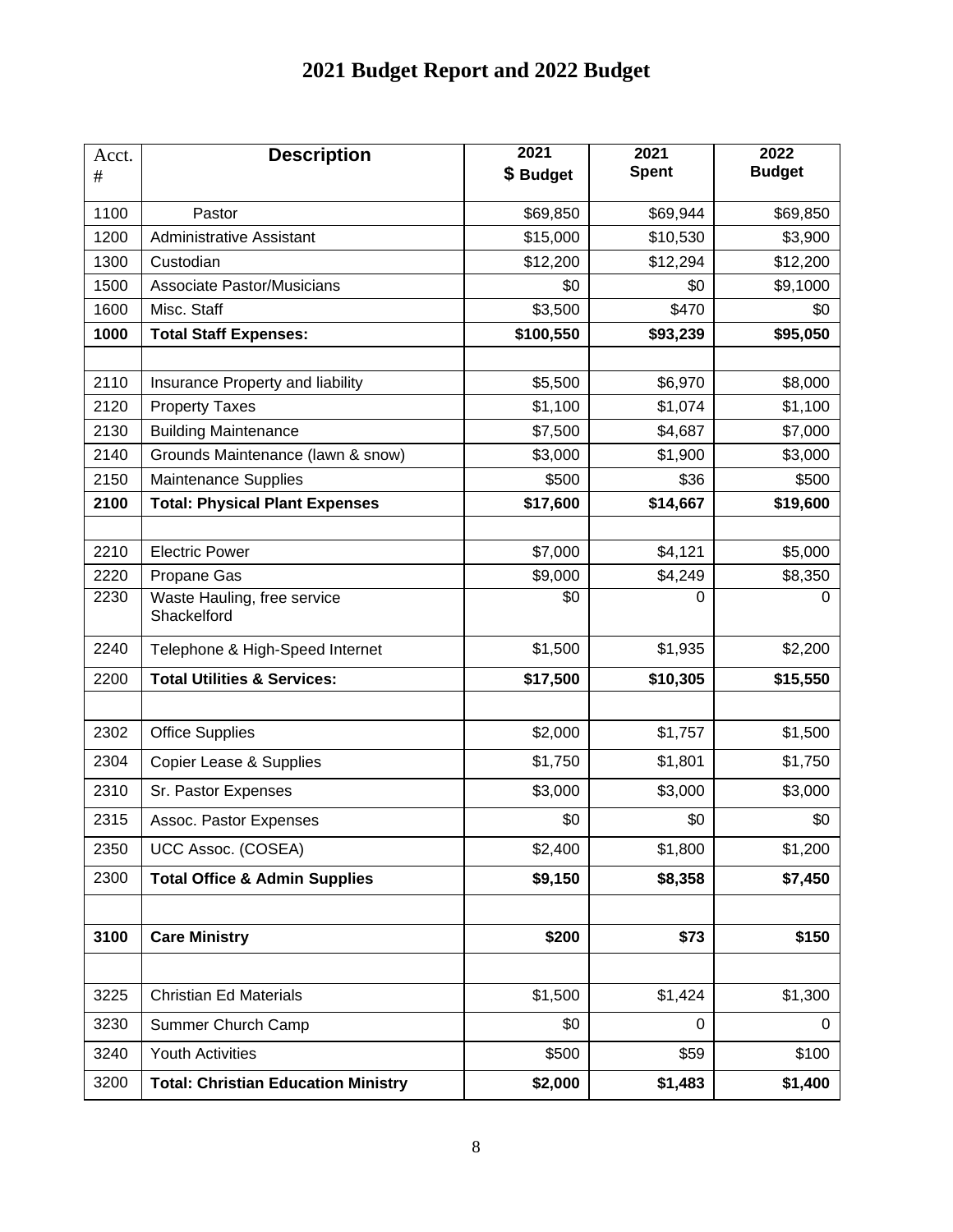| Acct.<br># | <b>Description</b>                                                   | 2021<br>\$ Budget | 2021<br><b>Spent</b> | 2022<br><b>Budget</b> |
|------------|----------------------------------------------------------------------|-------------------|----------------------|-----------------------|
| 3300       | <b>Fellowship Ministry:</b>                                          | \$400             | \$0                  | \$300                 |
|            |                                                                      |                   |                      |                       |
| 3400       | <b>Membership &amp; Outreach:</b>                                    | \$750             | \$43                 | \$500                 |
|            |                                                                      |                   |                      |                       |
| 3510       | Support for Collocation of Care<br>Support for Others(Life Line Food | \$1,500           | \$1,500              | \$0                   |
| 3520       | Pack)                                                                | \$2,000           | \$2,000              | \$0                   |
| 3530       | <b>Others</b>                                                        | n/a               | n/a                  | \$2,000               |
| 3500       | <b>Total Mission Ministry:</b>                                       | \$3,500           | \$3,500              | \$2,000               |
|            |                                                                      |                   |                      |                       |
| 3610       | <b>Choir Music</b>                                                   | \$150             | $\Omega$             | \$0                   |
| 3620       | Piano & Organ Maintenance                                            | \$500             | \$180                | \$400                 |
| 3630       | Supply Pastors & Guest Musicians                                     | \$600             | \$700                | \$800                 |
| 3640       | Misc. Music & Worship                                                | \$850             | \$539                | \$500                 |
| 3600       | <b>Total Music and Worship Ministry:</b>                             | \$2,100           | \$1,419              | \$1,700               |
|            |                                                                      |                   |                      |                       |
|            | <b>Total Operating Expenses:</b>                                     | \$53,440          | \$39,848             | \$48,650              |
|            | <b>Total Staff Expenses:</b>                                         | \$100,550         | \$93,239             | \$95,050              |
|            |                                                                      |                   |                      |                       |
|            | <b>GRAND TOTAL EXPENSES:</b>                                         | \$153,990         | \$133,141            | \$143,700             |
|            |                                                                      | 2021 Budget       | 2021 Spent           | 2022 Budget           |

#### **Past History: Budget, Actual Spending & Giving**

| Year | <b>Budget</b> | <b>Actual Spending</b> | <b>Actual Giving</b> |
|------|---------------|------------------------|----------------------|
| 2011 | \$117,300     | \$127,403              | \$133,455            |
| 2012 | \$141,400     | \$127,331              | \$138,370            |
| 2013 | \$149,700     | \$143,299              | \$142,868            |
| 2014 | \$155,500     | \$148,860              | \$139,383            |
| 2015 | \$145.500     | \$142.292              | \$145,873            |
| 2016 | \$150,300     | \$143,123              | \$145,738            |
| 2017 | \$151,575     | \$137,325              | \$147,044            |
| 2018 | \$154,550     | \$146,637              | \$140,012            |
| 2019 | \$155,825     | \$143,031              | \$140,795            |
| 2020 | \$153,990     | \$140,582              | \$140,713            |
| 2021 | \$153,990     | \$133,141              | \$134,845            |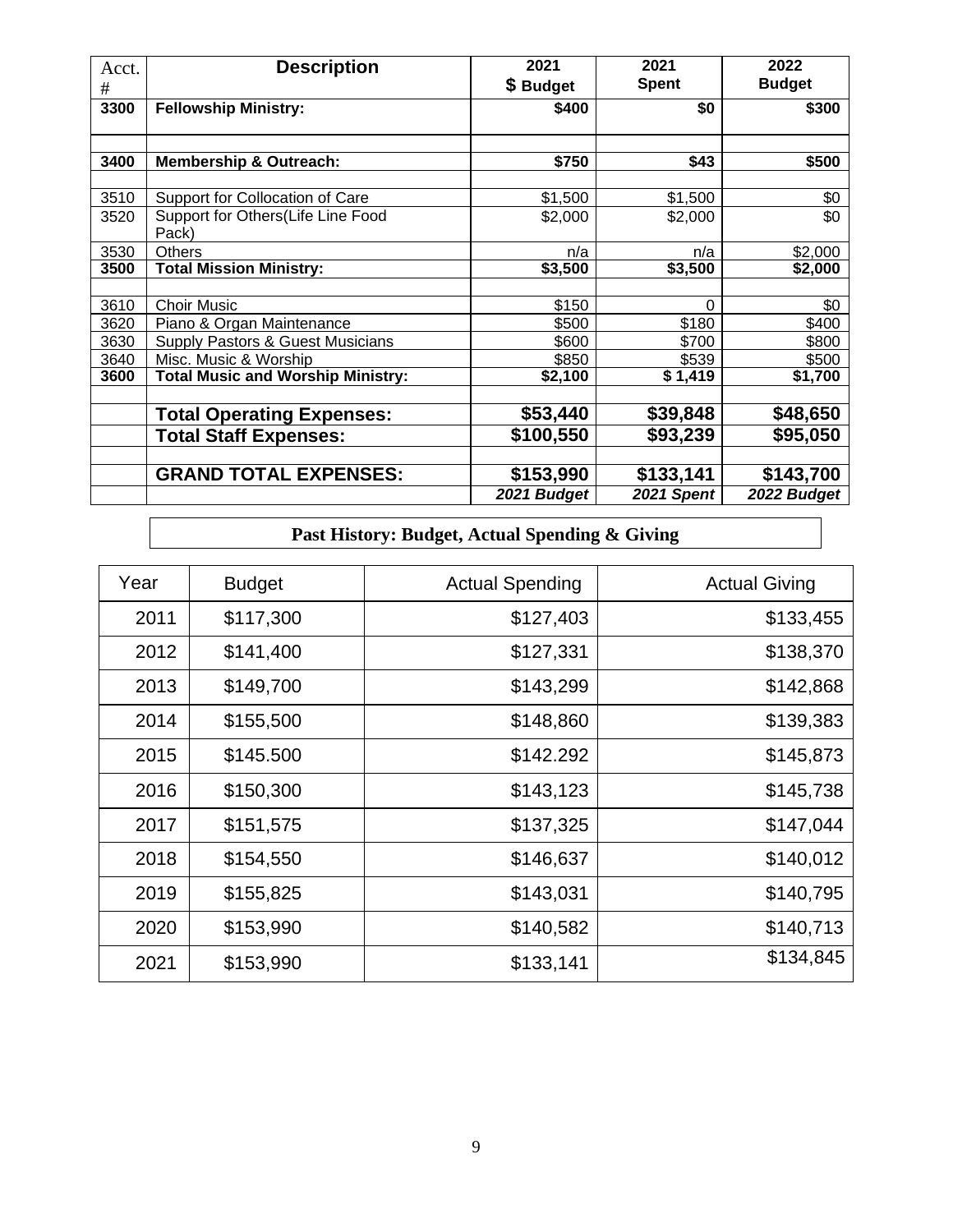#### *Highwater Memorial Endowment Fund Annual Report to the Congregation, 2021*

The mission of the Memorial Endowment Fund is to provide a vehicle for Highwater members and friends to donate monies or other assets to our church that will fund future capital improvements, major repairs to the church's physical plant or the establishment of a major new program. Neither the donated amount 1nor the earnings are intended for the on-going operating expenses of Highwater.

On September 25, 2001, Highwater Church Council approved the establishment of the Highwater Memorial Endowment Fund (HMEF). The Advisory Council was created to publicize the fund, oversee its investments and advise the Stewardship and Finance Ministry and Church Council on all matters relating to the HMEF. Current members of the Advisory Council: Melanie Shipley, Brad Patton, Paula Olson, Mark McKimmins and Jack Schmidt

As of 12-31-21 the fund has investments totaling **\$390,824.28** as detailed below:

| Vanguard Fed. MM Fund:          | \$1.19       |
|---------------------------------|--------------|
| Vanguard STAR Fund:             | \$121,722.80 |
| Vanguard Total Stock Mkt. Index | \$158,884.69 |
| Vanguard Target Ret 45 & 65     | \$108,838.35 |
| Park National HW Ck. Acct.      | \$1,377.25   |

*2021 Growth of these funds were \$53,866.33 or 18.5%*

A total of \$45,350 in new giving from individuals, and \$60 from the Kroger Rebates were added to the Endowment in 2021.

The HMEF Advisory Council is also charged with oversight of the Seminary Scholarship Fund to be invested and dispersed (at Church Council's direction) to aid seminary students from our congregation. These monies are invested in the Vanguard Value Index Fund and currently total \$5,359.64

#### *We hope you will prayerfully consider making the Highwater Memorial Endowment Fund part of your estate plans and support it as is appropriate for you and your family.*

Respectfully,

*Jack Schmidt*

#### *Care Ministry*

*Mary Jo Layman, Ministry Chair "God is our protection and our strength. He always helps in time of trouble." Psalm 46*

The CARE Ministry provides support to church members in their time of need. During a "normal" year, we organize volunteers on a monthly basis to be available to fix and deliver meals, make visits, send cards, and help in any way we can. Because this is the second year of COVID-19, we have only been able to deliver meals and send cards. During 2021, there were 59 meals delivered and 128 cards and e-mails sent. Members have been wonderful to fix food ahead and keep our church freezer stocked.

Our church is very blessed to always have our family of faith be willing to reach out to others. If you know of a family in need, please let the pastor or me know.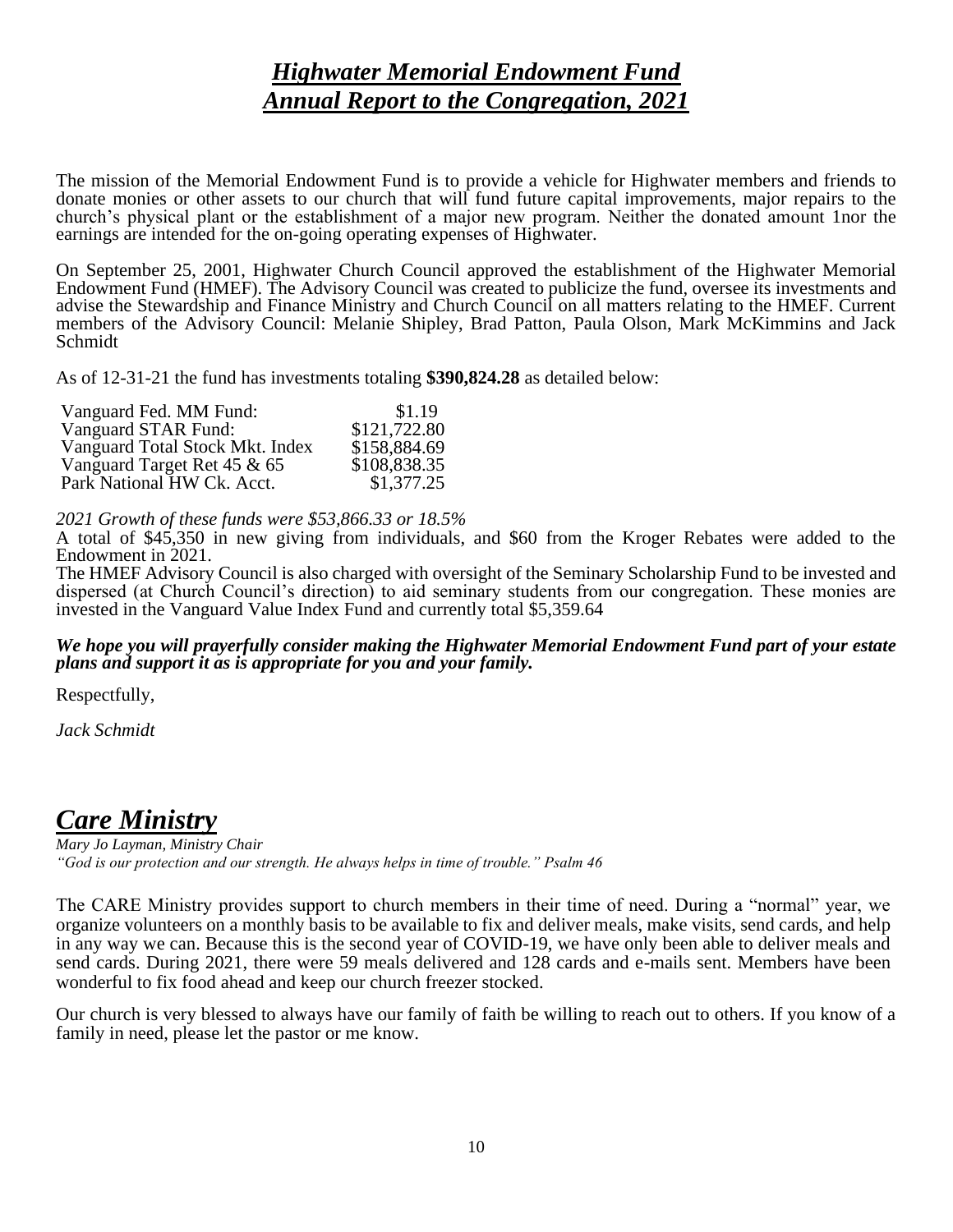## *Christian Education Ministry*

*Abby Shipley, Ministry Chair Proverbs 22:6 "Train up a child in the way they should go; even when they are old, they will not depart from it."*

2021 started out much like 2020 with no in person Sunday school or activities. As always though, our team of great volunteers adapted and made the best of it! We held monthly Sunday school classes via Zoom that were split up by age, preschool-kindergarten, taught by Janine Shipley and Scott Schieber; 1<sup>st</sup>-3<sup>rd</sup> grade by Kathy Preston and Abby Shipley; and 3<sup>rd-4th</sup> grade Stacey Atherton and Ashley Shipley. We also worked together for a special Easter surprise and "Egged" each child's house by dropping off a bag of stuff eggs! The kids loved the surprise and the feeling of connection to church despite not being there.

In March, the Christian Education committee prepared and delivered approximately 200 meals to the Salvation Army. We even were able to get a few of the older kids involved and they really enjoyed being able to contribute.

In the summer we were all so incredibly excited to be able to host Vacation Bible School the last week of June! The them was the Olympics and kids had a great week learning about Jesus, making crafts and playing games. I think everyone could agree that their favorite part was water games on the last day! A blast was had by all! (Please see attached supplemental details on VBS).

In the Fall we were finally able to pick back up with in person Sunday School. We reduced the classes down to two groups, preK-2<sup>nd</sup> grade and 3<sup>rd</sup> grade and up due to attendance. Many Sundays we ended up combining down to one larger group as attendance was up and down throughout the fall. The church invested in Sunday School curriculum which made teaching easier and more consistent. We utilized Spark House Digital for these lessons and also ordered the print materials to utilize. Pastor Scott helped to identify the lessons to focus on for each week and the Teachers were able to utilize the handouts to teach off of. Thanks to Janine Shipley, Stacey Atherton, Ashley Shipley, Marshall Goodman, Kathy Preston and Allyson Patton for helping teach.

Website for lessons: [children.sparkhousedigital.org](http://children.sparkhousedigital.org/) click on spark classroom User: [schieber@columbus.rr.com](mailto:schieber@columbus.rr.com) Pass: Highwater1

Janine Shipley also spearheaded a wonderful Christmas Program in partnership with the Music & Worship Committee and I think I can speak for all when I say how nice it was to have a full Sanctuary that Sunday. The kids did such a great job!

Overall, it was another year full of curve balls, but our committee rose to the challenge to make a great program for our kiddos.

#### *Highwater Vacation Bible School 2021 Recap*

- Held June 28-30 from 9-12
- 35 kids in attendance split into 4 groups
	- $\circ$  2 PreK & K
	- $\overline{1}$  1st-2<sup>nd</sup>
	- $_0$  1 3<sup>rd</sup>-4<sup>th</sup>
- Set up sessions that the classes rotated thru
	- o Each session 20 minutes long
	- o Wednesday had 1 hour for water day<br>
	Sessions: Lesson (Scott), Craft (Ashle
	- Sessions: Lesson (Scott), Craft (Ashley Shipley), Games (Janine Shipley), Snack/Parachute (Kathy), Music (Suzie Hatch & Mary Miller)
- Suggestions for future years:
	- o Split pre-K and K group up
		- separate kids who have completed K from those that haven't if possible
		- no more than 6 kids in a group for this age group
	- o Need activity/waiting area for kids as they arrive
		- Most days sent them to the Sanctuary where Mary/Suzie started songs
	- $\circ$  Pre-K/K group should not have lesson last difficult to keep their attention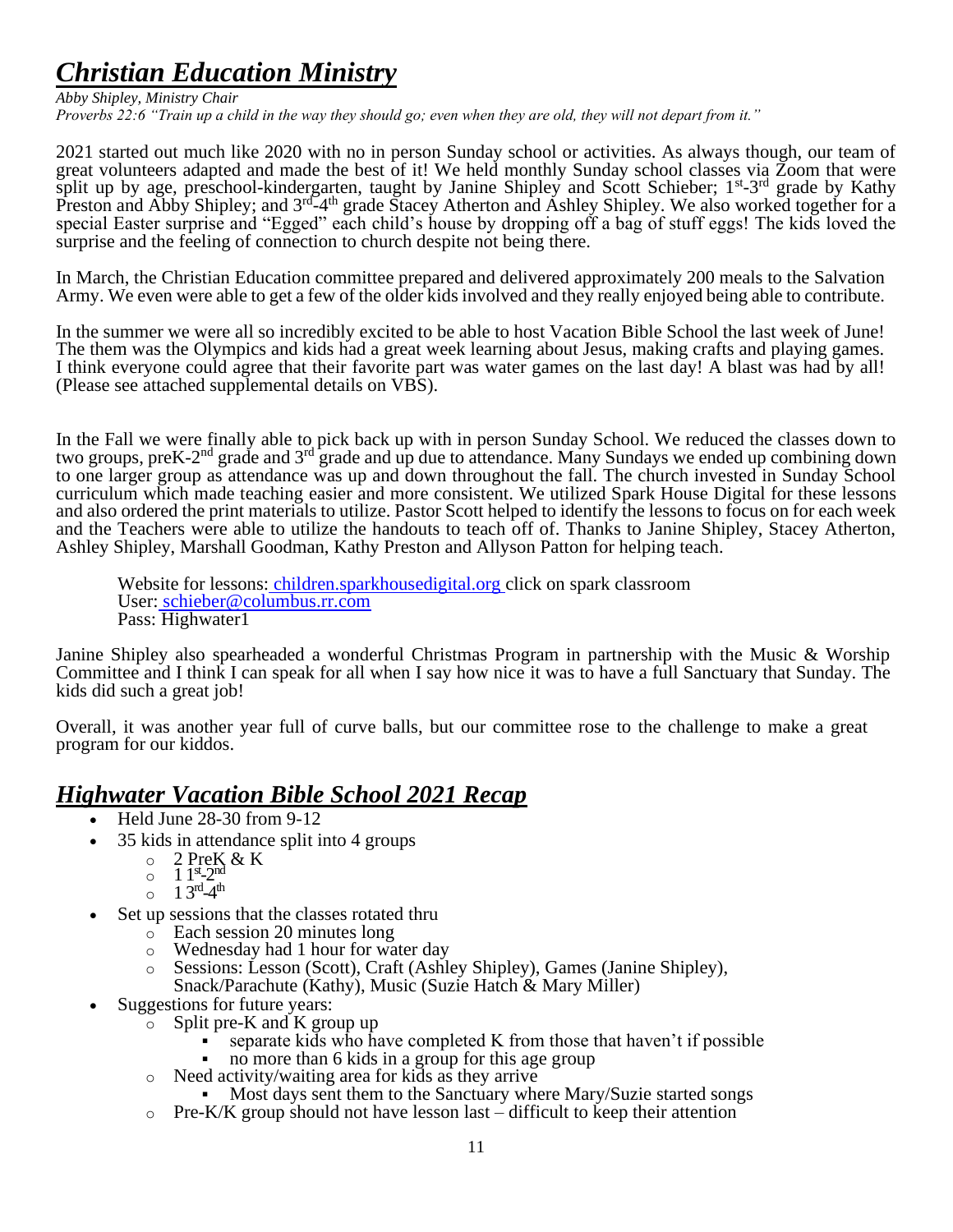## *Fellowship Ministry*

*Tracy Storts, Ministry Chair "They were continually devoting themselves to the apostles' teaching and to fellowship, to the breaking of bread and to prayer."* Acts 2:42

The only activity that Fellowship was part of for 2021 was the December Salvation Army meal. We severed around 200 meals.

## *Membership and Outreach Ministry*

*Amy Gartner, Ministry Chair*

*"...for I was hungry, and you gave me food, I was thirsty and you gave me something to drink, I was a stranger and you welcomed me..."* Matthew 25:35

2021 was filled with challenges as we navigated another year through the COVID pandemic in the Church and our Membership and Outreach Ministry (ministry chair, Amy Gartner)..

Projects and outreach completed in 2021 were as follows:

- ⚫ Served three monthly meals at the Salvation Army (approx. 200 people served at each meal)
- ⚫ Three online game nights offered to keep our membership connected while we were doing online services
- ⚫ Handed out two welcome to Highwater bags to those who visited, no new members this year
- ⚫ The Highwater Facebook page is active with 430 followers. It also reaches, on average, over 3,000 people per month.
- ⚫ The Highwater Instagram page has 80 followers. We are building that media outlet slowly.
- ⚫ The Highwater YouTube Channel post videos weekly

## *Missions Ministry*

*Mark McKimmins and Mike Laughlin. Ministry Chairs*

*Romans 12:13: "Share with the Lord's people who are in need. Practice hospitality."*

The challenges of 2020 spilled into 2021 while needs continued. Our goal was to continue support those is need locally, regionally, and international.

- The Utica Food Pantry continued to receive monthly support of money and nonperishables.
- The summer lunch program in Utica was once again provided for children through a program initiative of the Salvation Army.
- Tuesday morning volunteers from Highwater helped pack lunches at the Salvation Army during the Summer lunch program.
- While the food pack for Haiti had to be cancelled the money that was budgeted was forwarded to Lifeline of Ohio and designated as food for Haiti.
- Highwater supported and filled all the angel tree tags for the Salvation Army.
- Once again, Highwater provided meals the first Sunday of each month to the Salvation Army. The meals provided fed anywhere from 100 to 200 hungry mouths. The cost was anywhere from \$300 to \$500 per meal. Much of the money supporting this mission was provided by individual donations. To spread the monthly effort each Highwater Ministry picked a month or two to provide meals. This is a huge effort but with many hands involved it is a blessing and not a burden.
- At different times during the year cash donations were made to the Salvation Army, Coalition of Care and the Licking County Food Pantry. Money was raised for the Church World Services disaster bucket project. Giving exceeded our goal which is always a great problem. The famous singer/songwriter duo Mary and Susie performed their original version of a "Hole in the Bucket" which helped raise the funds needed to complete the project. You may ask why we do so much with groups such as the Salvation Army and Coalition of Care, the reason is that they do a great job of identifying and vetting those in need and making sure resources are not wasted and get into hands that need them.

Highwater continues to be an inspiration for helping those in need even when it is difficult. God Bless all of you.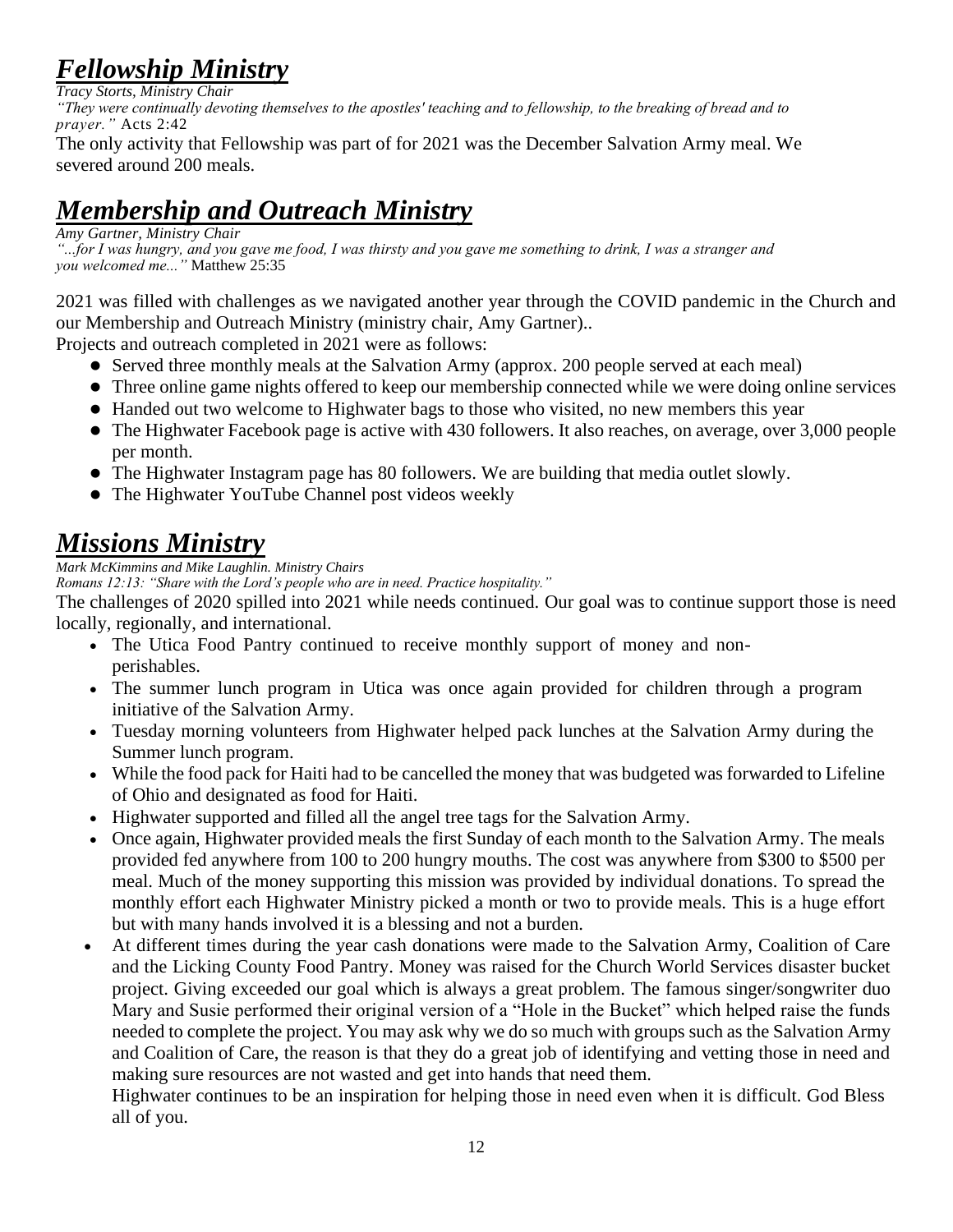## *Music and Worship Ministry*

*Janine Shipley, Ministry Chair "Sing to Him, sing praise to Him; tell of all His wonderful acts." -* Psalm 105:2

In January, we gathered again for indoor worship services, although they were limited to the Legg Center. One service was offered at 10:30am. Social Distancing and face masks were required to attend. To limit hand to hand contact, an offering plate was available at the door as well as individual pre-filled juice wafer cups for communion. During the year, Reverend Scott Schieber also offered communion using grapes and bread.

Reverend Scott Schieber continued to stream services to Facebook and YouTube for members and friends to watch who could not attend in person. The church worked with Doug Posey (Ministry Sound Company) to improve the video and audio of the streaming.

In March, council approved our recommendation to add a Praise Team Leader to our staff. The stipend was set at \$100 per week, with no PTO or sick time. The position was paid out of The Heritage Fund, Council Discretionary Fund, and the Tim Shipley Memorial Fund. Mary Miller accepted the position

At the April council meeting, a policy was approved to follow state mandates concerning the wearing of masks, social distancing and other covid protocol during the Worship Services. In addition to the 10:30am worship service in the Legg center, a service was offered at 8:30am in the Sanctuary, April 18<sup>th</sup> through Memorial Day. Summer services began June  $6<sup>th</sup>$  at 9:30am in the sanctuary.

Our ministry worked with the Trustees, Reverend Schieber and Doug Posey to bring hybrid streaming into the Sanctuary for our summer services. In May, council approved a \$3,574 to upgrade our streaming technology in the Sanctuary. The proposal included a mounted wall video camera, equipment, installation costs and training for our Technology Team members. The equipment was installed so that it could be controlled in the room above the sanctuary. Copywrite licensures for our music were also obtained for streaming purposes.

We have a new group of volunteers called the Technology Team. Their job is to stream the 10:30am Worship Service and run the power point presentation. Our ministry would like to thank Jennifer & Dave Snyder, Josh & Daniel Bero, Pat Hoar, Ann Pummell, Beth & Cate Schieber and Virgil Hatch. If you would like to participate, contact any of these volunteers and they will be happy to teach you.

In July, our ministry provided the Salvation Army in Newark.

In September, it was decided to streamline the church bulletin. In addition, a weekly update replaced the monthly church newsletter. We also resumed two worship services at 8:30am and 10:30 am, both in the sanctuary.

After surveying other churches and finding most paid their musicians a stipend, council accepted our recommendation to pay musicians \$50 per worship service beginning in 2022. The Praise Team Leader was also approved, for 2022, at \$75 per worship service, and eliminated the requirement to work with the youth.

In December, special music was provided during Advent and a skit entitled "The Holy Family is Here" was performed by the youth including Kathy Preston and Marshall Goodman as Mary and Joseph. Christmas Eve Services at 5pm and 11pm returned to Highwater after not having any in 2020. Gifts were given to Reverend Scott Schieber, Eydie Keim (Administrative Assistant), Peggy Green (Custodian), and musicians Patsy Farmer, Cathy Bero, Judy Grace, Laura Laughlin, Susie Hatch, Sue Steele and Janine Shipley in appreciation for sharing their talents with Highwater Congregational Church.

Members of the Worship and Music Ministry for 2021 were Cathy Bero, Deb Smetts, Sue Steele, Patsy Farmer, Adrienne Anderson, Amy Gartner, Laura Laughlin, Mary Miller and Janine Shipley.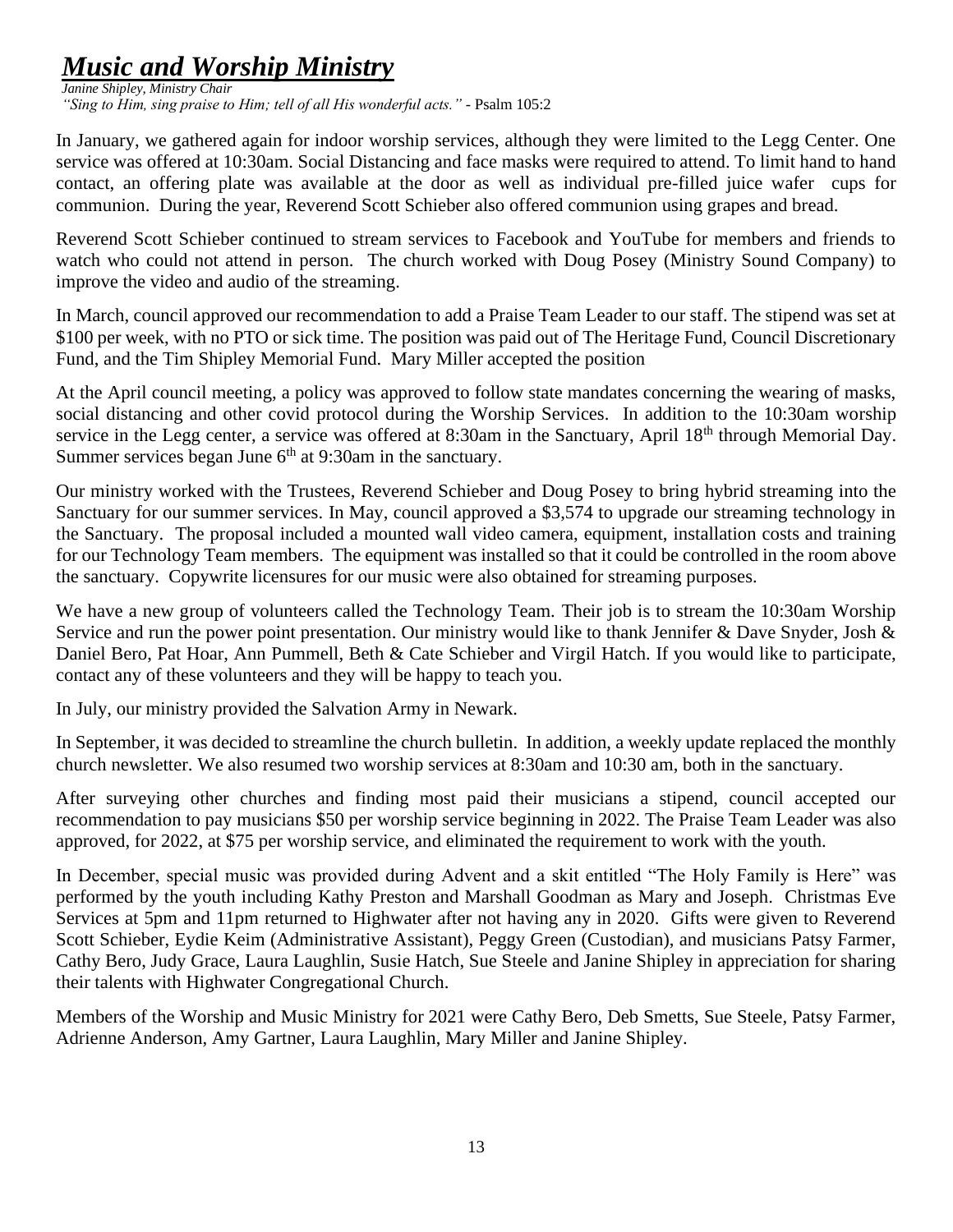## *Stewardship and Finance Ministry*

#### *Kathy Preston*

*'On the first day of each week, you should each put aside a portion of the money you have earned. Don't wait until I get there and then try to collect it all at once" -* 1 Corinthians 16:2

The Stewardship and Finance Ministry at Highwater serves to encourage members to return a portion of the time, talents and treasure to the Lord.

Our budget called for the general Funds to raise \$153,990 in 2021. The overall giving towards this goal was \$134, 845.26. We thank the members and friends of Highwater Congregational United Church of Christ for continuing to support Highwater once again during these unprecedented times.

In person worship resumed on the first Sunday in January 2021 and we continued to meet in person for the remainder of the year. Our attendance numbers each week were at the most half (approximately 30) of what they were prior to March 2020 We had 70 people in attendance at our Easter Service and 110 people at our Christmas Pageant.

Council voted once again to not have the Hog Roast in 2021 due to COVID. Each year the Hog Roast generates funds for the Memorial Endowment, Missions, and the Building Fund.

The great need for help in our community continued in 2021. Highwater members and friends donated \$4000.00 to go towards purchasing food for the monthly Salvation Army dinners along with \$2,275.00 to the Food Pantry Network.

At this time we must mention the stewardship that continues even after our loved ones move on to their heavenly home. There are not enough words to fully express our heartfelt thanks for the love and support extended to the Highwater Church family through our Memorial Gifts. The imprint of their lives will remain alive in the building, in the music and in the hearts and Spirit of the church family always.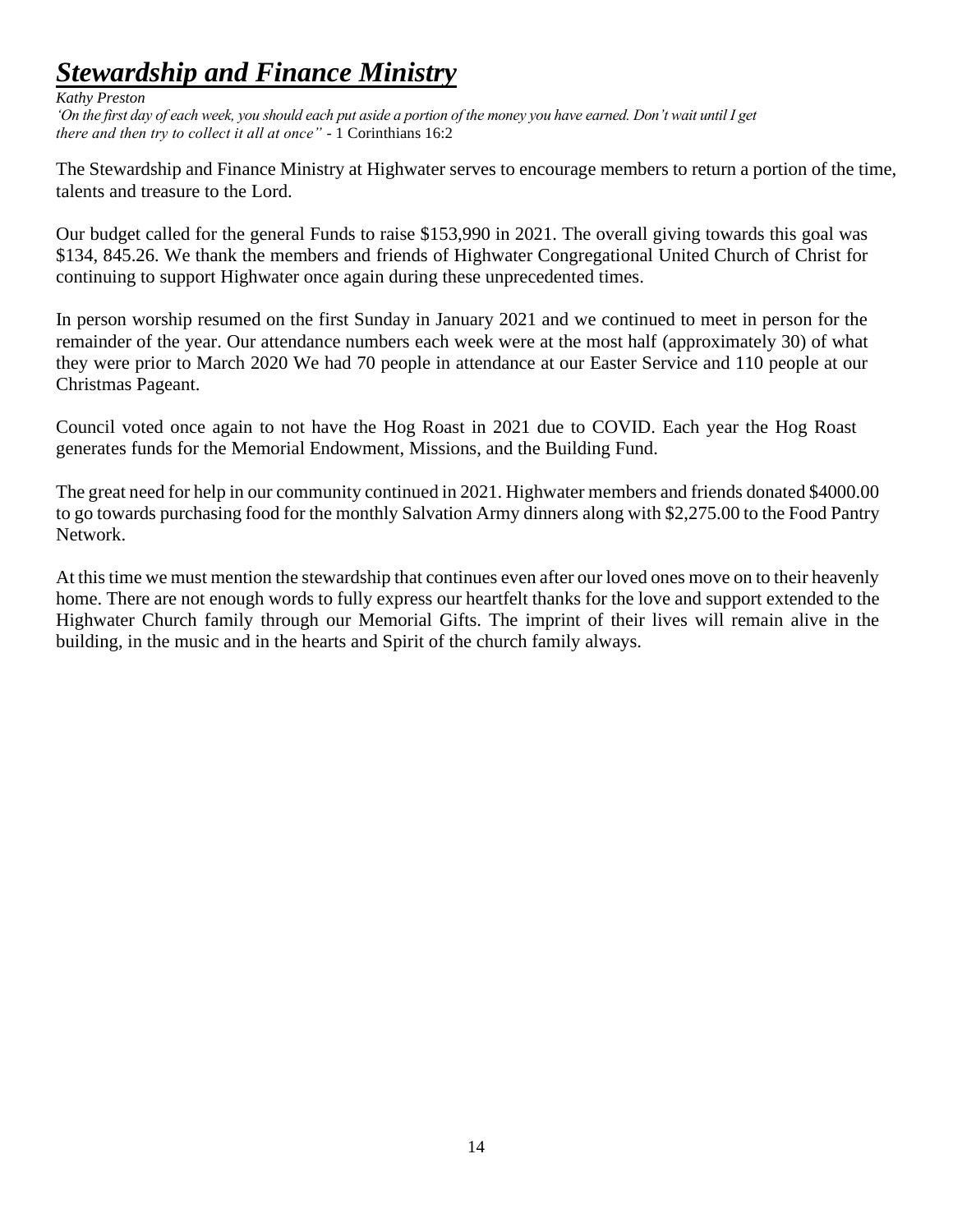## *Trustees*

*Bob Tucker, Chair "His lord said unto him, Well done, thou good and faithful servant: thou hast been faithful over a few things, I will make thee ruler over many things: enter thou into the joy of thy lord." –* Matthew 25:21

- Power washed the main building
- Re-sealed the concrete entry pad and drains
- Sealed the cracks in the parking lot
- Installed water and temperature sensors for the insurance company to receive a discount
- Installed the Knox Box so the Granville Vol. F. D. would have a key to the building
- Replaced breaker for mission freezer and installed alarm for power outages
- Trimmed trees along Dutch Lane
- Passed all M.A.S.I. water tests for the state
- Continue to battle with raccoons



#### *W.I.S.H. Becky Campbell*

Women in service at Highwater, all women of high water are welcome to join. Wish meets every other month on the second Monday of the month. In 2021 we met at Elaine Smith's house for a lovely tea in early spring. We only met a few times this year due to covid 19. We ended the year at Kathy Preston's house for a lovely Christmas party.

On normal years we pick a few charities and make a small donation to help that organization. We also sponsor a high school graduate with a scholarship to help further their education. Throughout the year we will host several dinners for local clubs and organizations. With each plate we serve, \$2 of this money goes back to the church.

President: Becky Campbell Vice president: Janet Goodman Treasure: Phyllis Buxton Secretary: Mary Jo layman